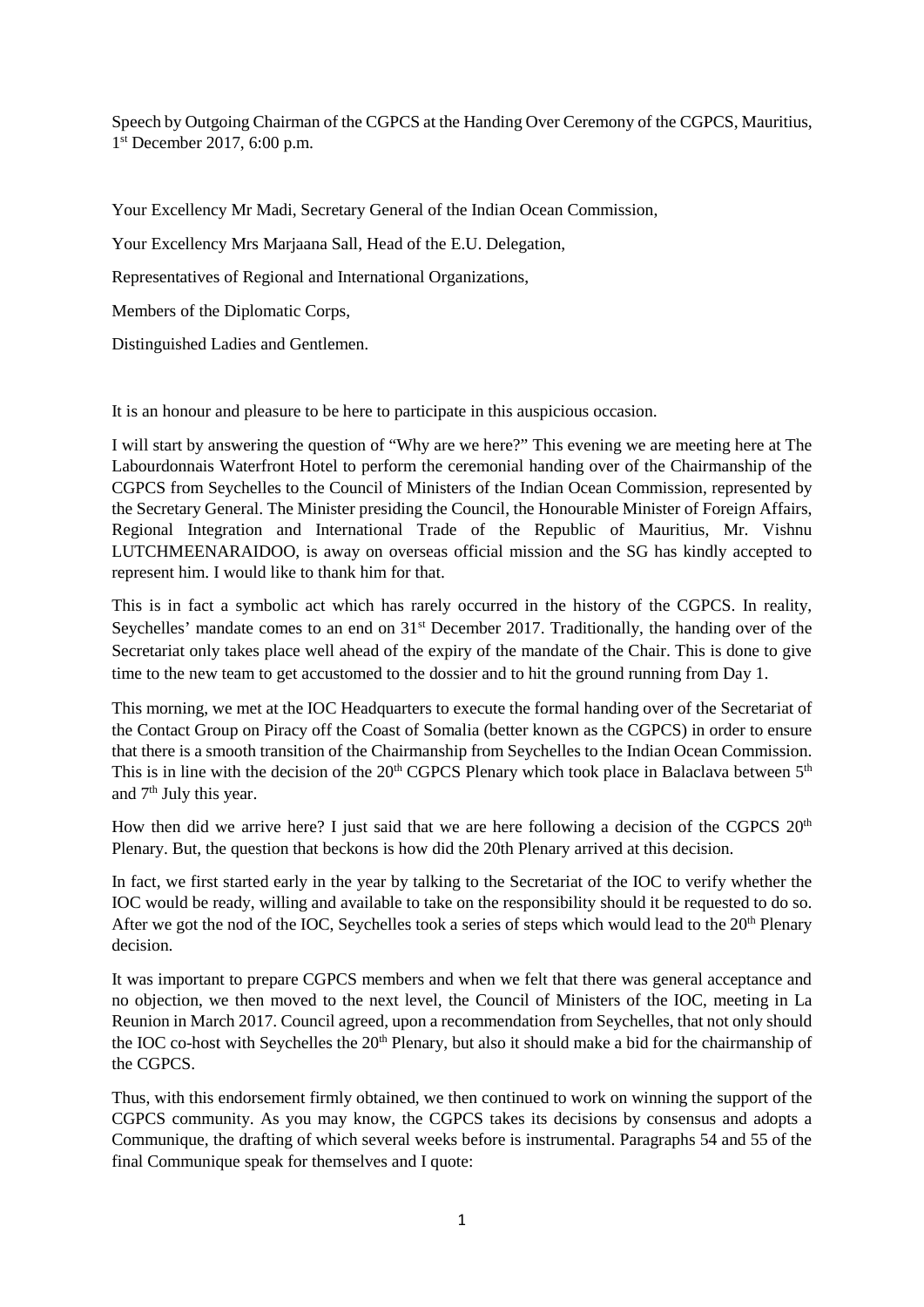*"54. The CGPCS discussed and endorsed with appreciation the offer of the Indian Ocean Commission to take the Chair of the CGPCS for the years 2018 and 2019 from the 1st of January 2018.*

*55. CGPCS participants commend the Indian Ocean Commission for its commitment and welcome that it takes on this responsibility."*

Since I am talking to a gathering of persons familiar with the subject of the Contact Group on Piracy off the Coast of Somalia, I need not I think discuss what the CGPCS is all about except to remind you that it was created by a resolution of the United Nations Security Council (Resolution 1851 of December 2008): "encouraging all States and Regional Organizations fighting piracy and armed robbery off the coast of Somalia to establish an international cooperation mechanism to act as a common point of contact between and among states, regional and international organizations on all aspects of combatting piracy and armed robbery at sea off Somalia's coast".

The CGPCS is an international forum set up in January 2009, that brings together over 80 participants including States but also International Organizations, Shipping Industry and Non-Governmental Organizations, and, basically, aims at mobilizing international efforts to combat piracy off the coast of Somalia in various forms (militarily, legally, financially and politically).

This is thus the "international cooperation mechanism" that the IOC is called upon to chair. "Why then the IOC?", you may ask. What is the rationale for supporting IOC as the next CGPCS Chairmanship?

IOC is a recognized regional organization that comprises of 5 Member States involved in the combat against piracy, it includes Seychelles but also an EU Member State, France, apart from other members, Comoros, Madagascar and Mauritius. Since 2011, IOC is coordinating the Regional Program to Promote Maritime Security (MASE) related activities in particular result areas 4 and 5 on Capacity Building and Information sharing respectively with the support of its Seychelles based Anti-Piracy Unit and it has always been an important financial partner to the CGPCS Seychelles Presidency throughout its mandate.

IOC is a serious and active CGPCS partner who has been very active in the CGPCS work. They have been instrumental in organizing the first 'Indian Ocean Regional Capacity Building Working Group' (RCBWG) together with UK and Kenya last November in Dar-es-Salaam. It has therefore honoured the CGPCS commitment made at the plenary session to enable the formation of a regionally-led and regionally-owned body to coordinate maritime security capacity building efforts in the Indian Ocean and Gulf of Aden region.

IOC, via its Anti-Piracy Unit based in Seychelles, is currently assisting the ESA-IO Region in establishing the MASE-Regional Coordination and Operational Centre (RCOC) in Seychelles and the MASE-Regional Maritime Information Fusion Centre (RMIFC) in Madagascar.

This decision is in line with the Master Message of Seychelles 2017 CGPCS Presidency slogan "*Leaving a Lasting a legacy in the region*" which aimed at consolidating the achievements of the CGPCS into a lasting legacy in the region. The Seychelles CGPCS Presidency Agenda sought to continue to give priority to the aspirations and needs of the region and aimed at further building on regional support and international participation in order to ensure regional ownership and responsibility over the problem of piracy.

Furthermore, the idea of regionalising the leadership of the CGPCS takes into account recommendations made by the 22 Member States of the Eastern Southern Africa and Indian Ocean region (ESA-IO)<sup>1</sup>, at the 3rd Regional Ministerial Meeting of the ESA-IO held in Djibouti, 15th May 2016 which was *"to review the CGPCS mandate to consider including other maritime security threats and transnational organized crimes, in particular fishery related crimes, while maintaining the current regional focus on*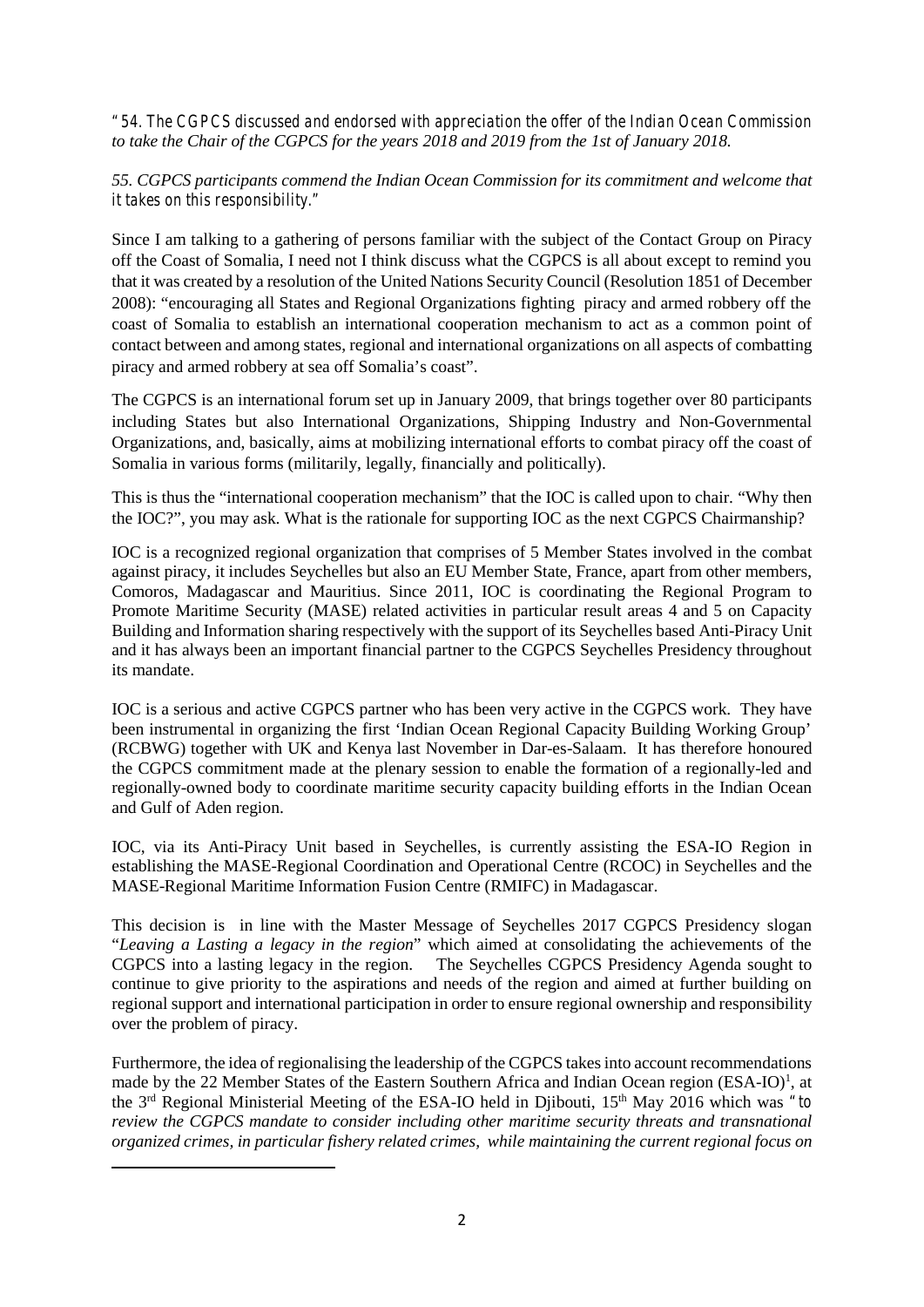*Somalia, Horn of Africa and the Western Indian Ocean"<sup>2</sup> .* Although the current CGPCS mandate focuses solely on piracy, the MASE program which IOC is currently implementing goes beyond piracy as it covers a range of different maritime threats (e.g. illegal fishing, drug trafficking).

I would hasten to add, however, that regionalising the leadership of the CGPCS does not mean that the CGPCS itself is being regionalised for that is not the intention. The CGPCS remains an international cooperation mechanism.

At this juncture, I must state that the Seychelles' decision to take the proposal to the Council of Ministers of the IOC on 1st March 2017 had been endorsed by the President of the Republic of Seychelles and that it was validated by all the 5 Ministers/High Representatives of the Indian Ocean Commission Member States (i.e. Seychelles, Comoros, Madagascar, France/Réunion and Mauritius). Additionally, it had the support of the European Union Delegation.

This brings me naturally to the role of the EU and the regionalisation of the leadership of the CGPCS.

Because the EU had indeed been instrumental in this process. They had chaired the CGPCS for two years in 2014 and 2015 after USA had chaired it from 2009. Since early 2015 they had begun discussing with Seychelles the idea of taking over from them. Seychelles was seen as a credible country and a leader in the region in the fight against piracy. Naturally, since the country had been caught in the eye of the storm since piracy was at its peak between 2009 and 2011. The EU offered financial and technical support, primarily through the EU-funded MASE programme which the IOC manages.

Seychelles accepted as you know. At the  $18<sup>th</sup>$  plenary session of the Contact Group on Piracy Off the coast of Somalia (CGPCS) held in UN Headquarter New York 7-8 July 2015, Seychelles was awarded the role of chairmanship of the UN-Mandated Contact Group on Piracy for 2016, taking over from the European Union. The rest is history. Thus, we highly appreciate the role of the EU in bringing the leadership of the CGPCS to our region.

As I am on the subject of the EU, I am tempted to remind the audience that yesterday the EU was to start talks with its member states on the future of Operation Atalanta after its current mandate ends in December 2018.

The EU is the only major naval force that is actually present in the waters off the coast of Somalia, NATO having gone since December 2016. When NATO went, the perception that was left behind was that all the international naval forces had also packed up. This is understood even by the UNSC as the major reason why there was a spike in piracy thereafter.

The writing is thus on the wall. The UNSC in its resolution on  $6<sup>th</sup>$  November when it extended the mandate of the CGPCS, called on the EU to ensure that it maintained Operation Atalanta after December 2018 as piracy was still very much alive. We thus count on EU Member States to take the right decision.

Meanwhile, I wish to congratulate the EU for its efforts in regional maritime capacity building working jointly with regional organisations and regional member states.

Turning back to the new Chair, I wish to reflect on who should effectively take the leadership of the CGPCS. As you are aware, the Government of Mauritius, in its capacity as chair of the IOC Council of Ministers, made it very clear at the 20<sup>th</sup> Plenary that it would be taking the responsibility of the dossier in the IOC.

This means that the chairmanship of the CGPCS within the IOC will be member-state driven. The IOC Secretariat would provide technical support to the leadership and Mauritius will lead for the duration of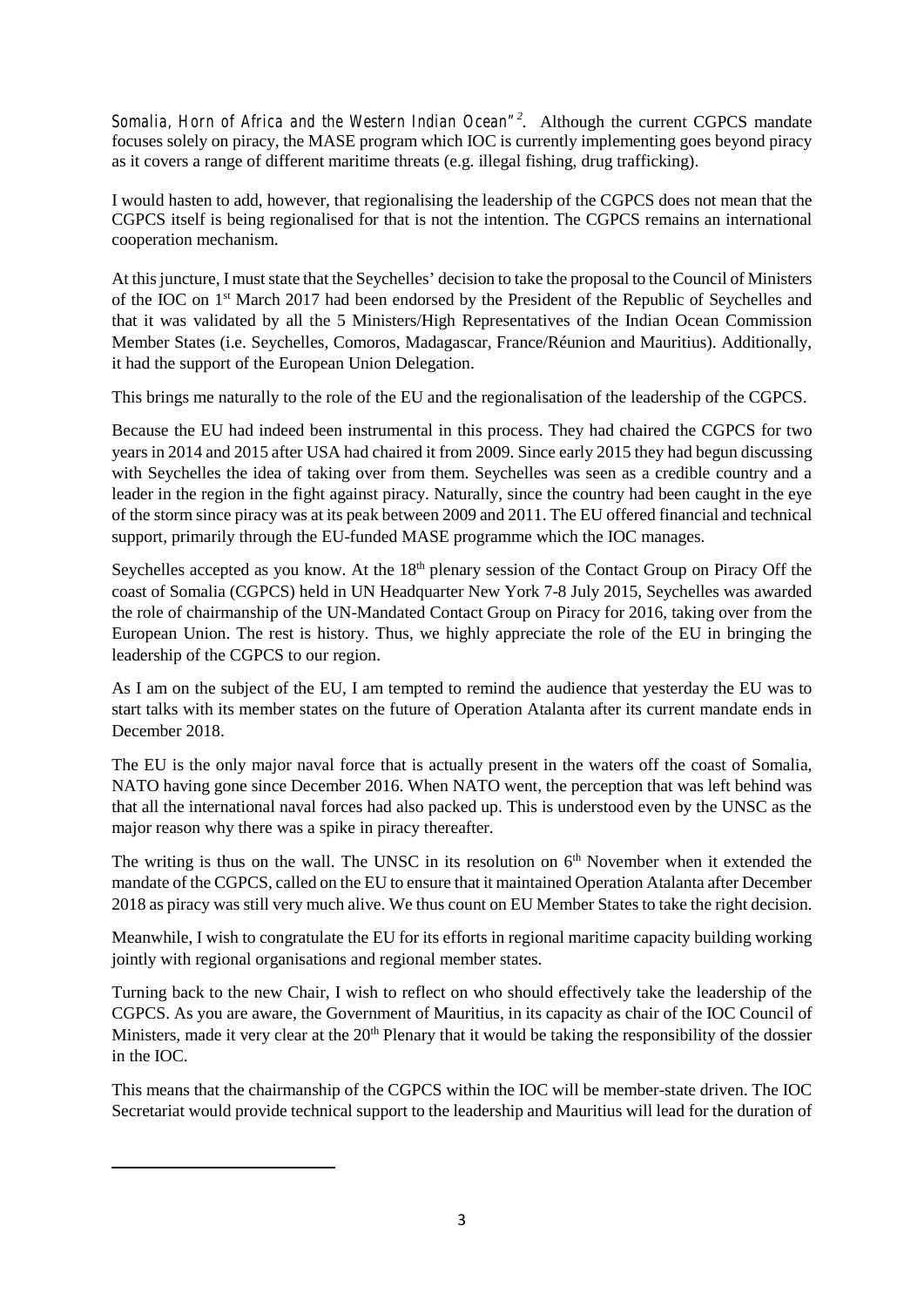the two-year mandate of the IOC. Mauritius will also enjoy the support of the entire membership of the IOC.

This morning, during the handing over meeting we discussed a number of ideas that will be further considered by the Government of Mauritius. Seychelles has assured the IOC and Mauritius that it will remain steadfast in its commitment, dedication and willingness to provide its support.

I wish to turn now to the achievements of Seychelles and the legacy that it leaves behind.

First, we settled the structure of the CGPCS. CGPCS Working Configuration (as from 20<sup>th</sup> CGPCS Plenary)

# 1. Main Bodies

# *Chairmen and Secretariat*

Chair: Seychelles (from 1.1.2018 to 31.12.2019: Indian Ocean Commission, represented by Mauritius). Handles internal and external communication, prepares communique, organizes plenary, can call for an extraordinary plenary.

#### *Plenary*

Discusses recommendations of Working Groups and other arising matters. Makes consensual decisions in form of communique.

# 2. Working Groups

Meet 1-3 times per year and make recommendations to CGPCS Chair. Submit reports to the CGPCS Chair.

### *Working Group 1: Operations at Sea (WGOPS)*

Co-chaired by India, Seychelles and UAE. Main agenda items: Threat Assessments, Naval Coordination, Naval-Industry Coordination, Best Management Practices.

#### *Working Group 2: Regional Capacity Building (RCBWG)*

Co-chaired by IOC and Kenya. Secretariat provided by OBP. Main agenda items: coordination of capacity building in the Western Indian Ocean, assessment and prioritization of capacity building needs, information sharing and maritime situational awareness.

#### 3. Other Groups

Groups that are part of the CGPCS, but do not have the status or *modus operandi* of a working group. Are invited to report on their activities to the chair.

#### *Somali focused Group on Capacity Building (MSCC)*

Chaired by the Chair of the Somali Maritime Security Coordination Committee (MSSC). Coordinates Capacity Building and Maritime Security Sector Reform in Somalia.

#### *Law Enforcement Task Force (LETF)*

Facilitated by UNODC. Coordinates law enforcement agencies in order to prosecute piracy financiers and facilitators (the so called kingpins). Closed meeting to enable trust and evidence sharing.

#### *Virtual Legal Forum (VLF)*

Maintained by Portugal. Maintains the network of legal experts from CGPCS countries. Collates legal documents, such as national piracy laws, UN documents, and court cases.

#### 4. Related Groups

Not formally CGPCS bodies, but directly related to the CGPCS. Groups give updates and briefings to the plenary.